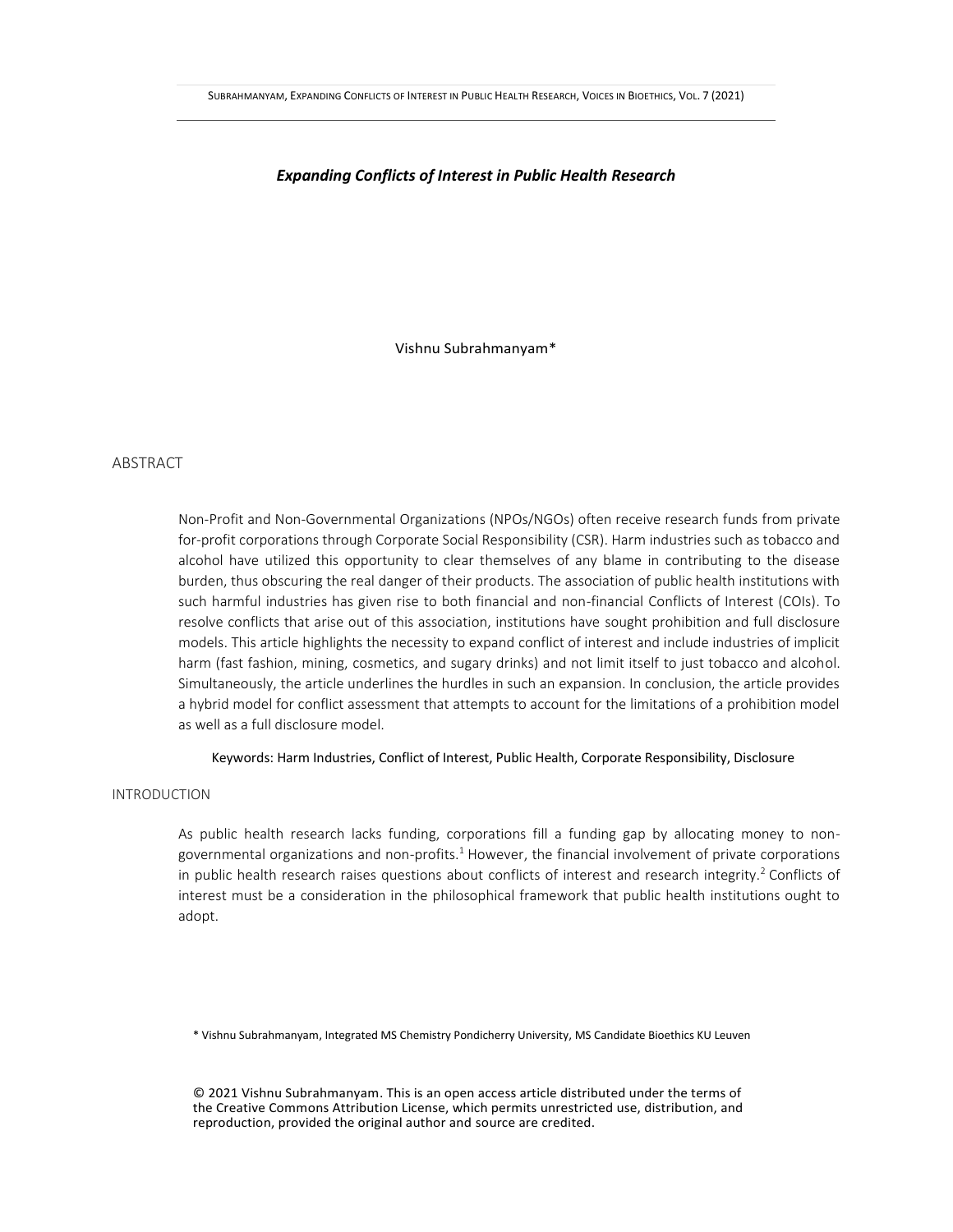The recent focus on promoting a "socially conscious capitalistic environment" has led to the inception of corporate social responsibility<sup>3</sup> or an obligation of corporations to address social concerns their products or operations might bring about. Corporations engage in responsible actions to improve transparency and be more accountable for their actions.<sup>4</sup> Some corporations are motivated to be good corporate citizens through ethically profitable practices; they recognize a self-imposed obligation to use their resources to protect, and benefit society and they adhere to a social contract.<sup>5</sup>

Corporate social responsibility has strong parallels with entrepreneurial philanthropy. By investing in research, that benefits the socio-economically disadvantaged, social responsibility initiatives further social goals.<sup>6</sup> There are two distinct problems with corporate social responsibility models: First, they attempt (but fail) to make up for a poor corporate endeavor like selling cigarettes. Some companies abuse their responsibilities and produce unhealthy goods or engage in practices that are contrary to social good. Furthermore, their philanthropic engagement may be ill-motivated. It enables them to access the sociopolitical domain, benefit from tax breaks, and profit directly from the "generosity" label without changing their core practices. 7

Second, corporate social responsibility leads to conflicts of interest in public research. Corporations fund public health research as a way to "act" responsible and to further a social goal.<sup>8</sup> Corporations that fund research at academic institutions, and non-profits pose financial conflicts of interest.<sup>9</sup>

I. Conflict of Interest: Funding Effect and Ethical Engagement

Arguably, tobacco and alcohol industries are in stark contrast to the goals of public health.<sup>10</sup> Their involvement in and contribution towards public health research may be motivated by a desire to improve their reputation. Harm industries engaging in public health research create a fundamental ethical tension.<sup>11</sup>

Many scholars have defined conflict of interest in a variety of ways. In this article, we take the definition of conflict of interest as "a set of circumstances that creates a risk that professional judgement or actions regarding a primary interest will be unduly influenced by a secondary or a competing interest"  $^{12}$ 

Thus, a financial conflict of interest occurs when funding leads to the risk of compromising the research project that is financed by the corporation. "Funding Effect" was coined after a study showed significant differences in research outcomes of private and public-funded drug efficiency safety studies.<sup>13</sup> Privateindustry-sponsored research produced commercially favorable outcomes in comparison to publicly sponsored studies.<sup>14</sup> Research sponsored by the tobacco industry had scientists produce biased data, often making the best case for industrial interests.<sup>15</sup> Receiving funds from for-profit corporations has also led to reduced dissemination of unfavorable results and under-reporting of negative findings.<sup>16</sup> There is not enough research to assess the value of corporate funding to those in academics.<sup>17</sup> Qualitative and quantitative empirical research may help shape best practices when engaging with private corporations.

Corporate social responsibility creates an illusion of righteousness. Tobacco companies have funded public health research designed to influence tobacco control policies.<sup>18</sup> Corporations have used research to further the narrative that personal responsibility plays an outsized role in alcohol consumption, thereby ignoring the social determinants of addiction and programs that include alcohol supply reduction. <sup>19</sup> A similar narrative has pervaded the sugary drinks discussion.<sup>20</sup>

While there are many considerations, there is no homogenous policy to help tackle conflicts of interest in public health research.<sup>21</sup> Academic journals mandate declaring financial conflicts of interest. <sup>22</sup> However, declarations should attempt to incorporate an institutional view of values and not restrict themselves to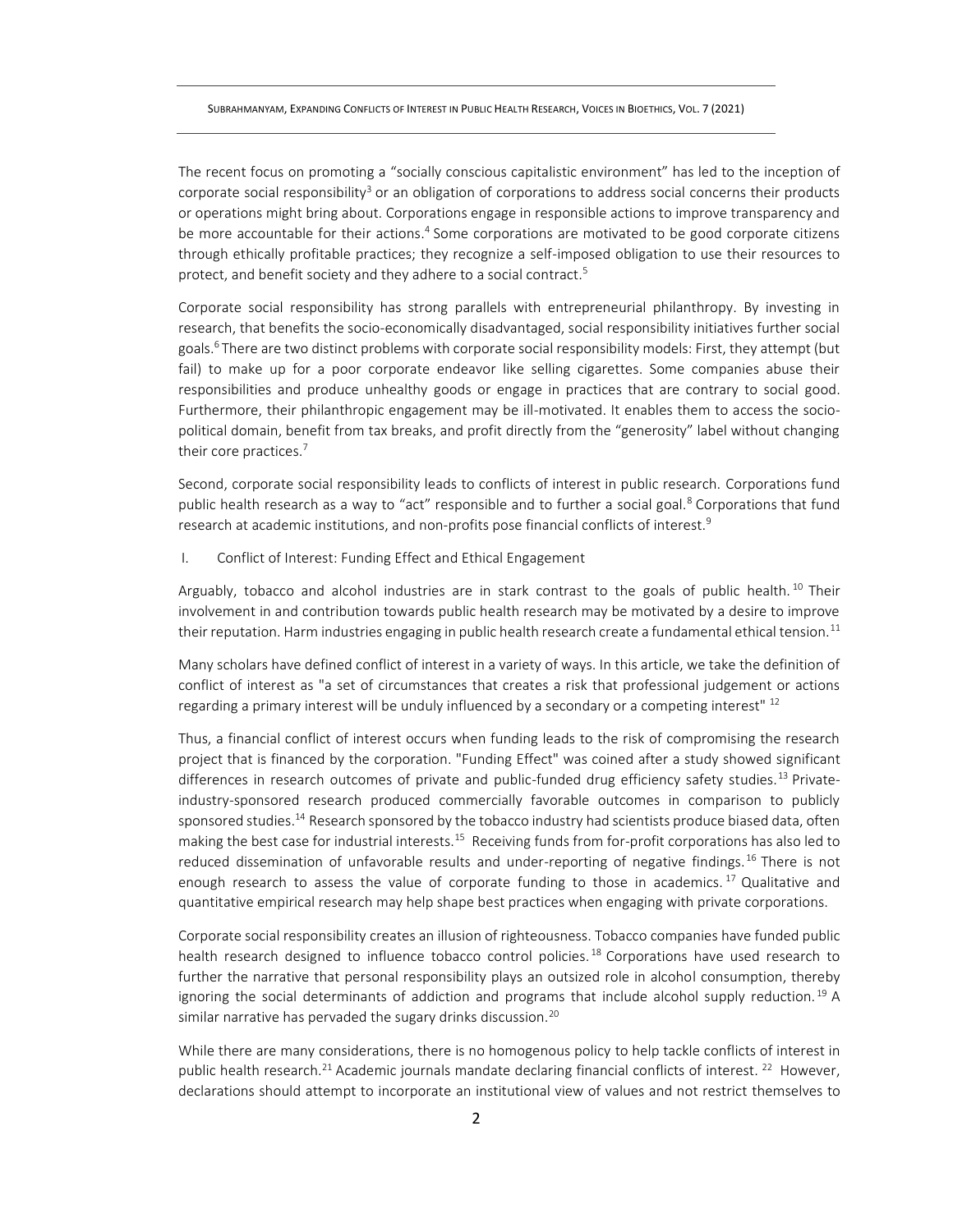personal convictions. Rather than approaching each conflict of interest and using declarations, journals should evaluate conflicts of interest in terms of risk. Such an evaluation also would address embedded research practices that may appear ethical on the surface but represent unrecognized bias.<sup>23</sup> The Mohammed Ali effect is a good example of this phenomenon. Self-reporting of ethical research behavior by scientists is under representative of actual occurrences of misconduct simply because peers are held to different standards than self.<sup>24</sup>

## II. The Prohibition Model – A Deontological Framework

The prohibition model discards any research in association with industries that would create a conflict of interest.<sup>25</sup> Academic institutions or journals that prohibit research by industry limit the ability of harm industries to engage in philanthropic public health research that may reflect pro-industry bias. The nonassociation with harm industries draws from Kant's categorical imperative. In *From the Groundwork of the Metaphysics of Morals*, Kant<sup>26</sup> believes that moral behavior exists *a priori*. If we consider ethics *a posteriori*, we only deal with what we 'already did,' which is not the basis for a moral system. In a Kantian analysis, non-association with harm industries is the starting point of ethical behavior. Furthermore, in *Metaphysics*  of Morals, Kant<sup>27</sup> outlines the motivations to act. He posits that ethical actions are motivated by duty and not by self-interest or immediate inclination. Thus, the prohibition model grounds itself in strong ethical imperatives. However, it would limit public health research funding.

## III. The Disclosure Model: Conflicts of Interest are Inevitable

The disclosure model claims that transparent disclosure procedures are enough to manage conflicts of interest. Often, a placating response to any concern is the disclosure of otherwise unavailable information.<sup>28</sup> Any disclosure should include enough information about the nature, scope, duration, and monetary forces within the for-profit organizational web to allow institutions to assess the risk to their own reputation of engaging in partnership or publishing research conducted by corporations.<sup>29</sup> In addition to transparency, disclosure allows for weighing risks and benefits by assessing proportionality. The proportionality principle requires that the benefits of the association or accepting funds from for-profits be great to justify the conflict of interest. <sup>30</sup> As a result of full disclosure, there is scope for increased accountability from private corporations and public health scholars to ensure that values are upheld throughout the association.

However, disclosure is not always effective as it does not prevent or remedy a conflict of interest.<sup>31</sup> Disclosure rests on a presumption of wrongdoing and can deter prospective corporate engagement in public health research. However, the risk of deterring research participation is not a concern strong enough to loosen the values a public health institution must strive to achieve. Values such as transparency, proportionality, precautionary measures, and accountability make it easier to navigate disclosure requirements. Disclosure as a standalone method is not a foolproof technique.<sup>32</sup> Thus, a tailor-made model that can switch between the prohibition model and the disclosure model on a case-by-case basis might be more effective. Furthermore, academics need to ensure reasonable confidence that corporations would disclose financial conflicts of interest as the disclosure requirement often acts on an honor system. In case of non-compliance, either terminating the ties or establishing a legal recourse could be sought as alternatives.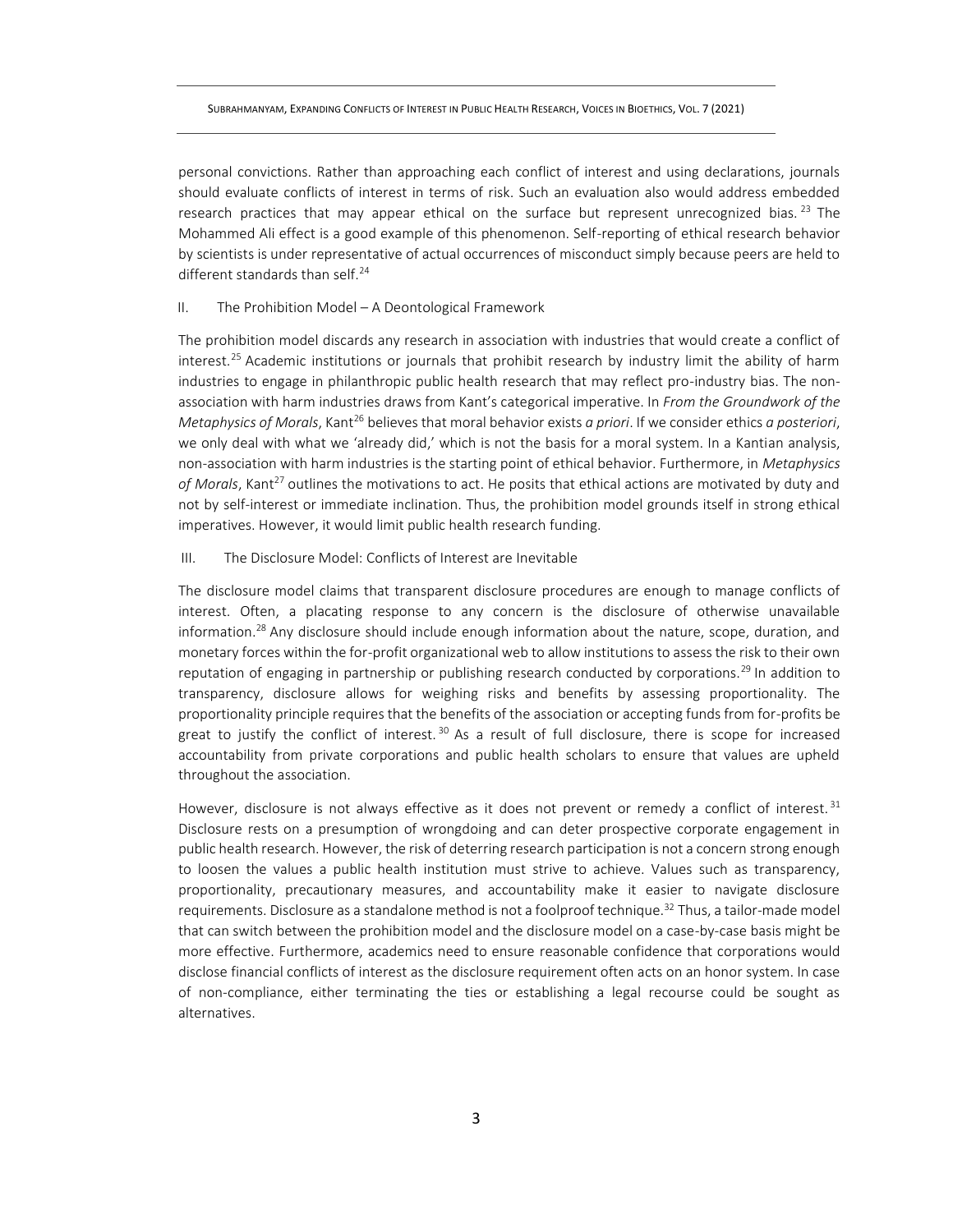## IV. The Case for Expanding the Definition of Conflicts of Interests

Many industries are explicitly harmful to people. Tobacco and alcohol corporations engage in actions and create products that work against the ideals of public health. Industries like fast fashion, cosmetics, and many others that are seemingly harmless contribute significantly to the deterioration of public health through their treatment of workers, environmental impacts, and lobbying efforts that include relaxing laws meant to protect consumers and workers.

The fashion industry produces large amounts of inexpensive clothing by outsourcing labor to lower- and middle-income countries,<sup>33</sup> creating environmental and occupational hazards for their citizens. Many countries lack institutional structures to prevent abuse of workers. <sup>34</sup> Fast fashion also leads to the production of solid waste that ends up in landfills with no efficient mechanism for its disposal.<sup>35</sup> The cosmetic industry releases a great number of micro-plastics into aquatic systems through face products which lead to a shift in their chemical composition.<sup>36</sup> The gambling industry harms health as gambling is addictive and can financially harm individuals, families, and interpersonal relationships.<sup>37</sup> The mining industry has occupational hazards such as inhaling of toxic substances as well as environmental hazards.<sup>38</sup> The sugary drink industry increases the burden of obesity, diabetes, and cardiovascular disease.<sup>39</sup>

A prohibition model works well with industries that explicitly harm. Thus, non-association with the tobacco and alcohol industry becomes obvious. The difficulty in deciphering conflict of interest through association arises when public health institutions are looking to expand their non-association to industries of implicit harm. When looking to expand non-association into industries such as mining, fast fashion, sugary drinks, etc., we need to move away from a one-size-fits-all approach. Disclosure is not enough as it does not resolve the risk of bias; it merely provides transparency. Yet, a prohibition model would require academic institutions and journals to research funding relationships as well as harmful practices and would lead to less funding for research.

V. The Traffic Light Model: A tailor-made hybrid of prohibition and disclosure

Academic institutions, non-profits, and public health organizations might shape market practices and unearth latent intentions to contradict the social determinants of health if they are able to eliminate bias in public health research.

This section presents a hybrid model for conflict-of-interest assessment and resolution that takes the metaphor of a traffic light. Figure 1 represents a schematic of the hybrid.



Figure 1: A Schematic of the Traffic Light Hybrid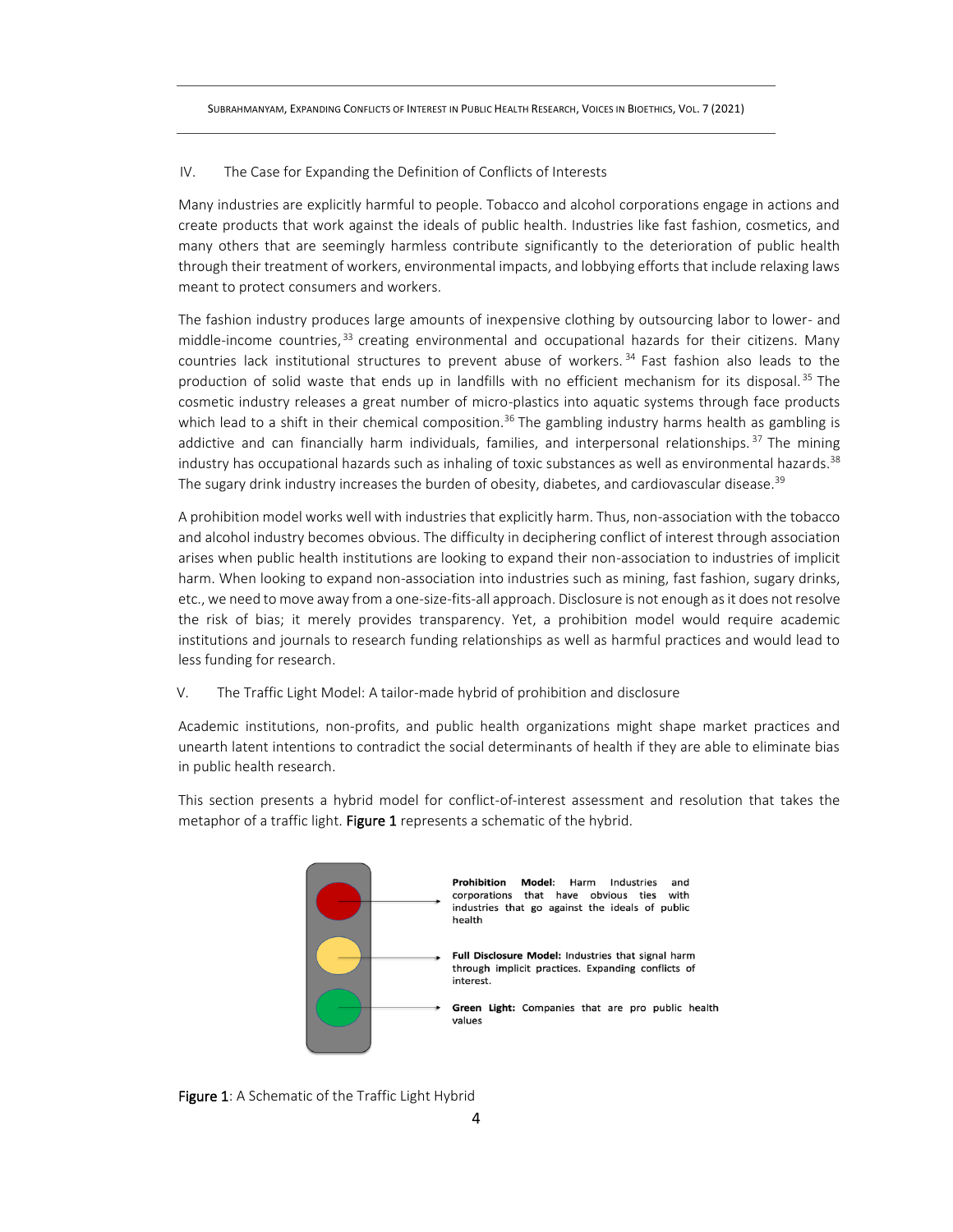As the schematic represents, industries that project values against public health, such as tobacco and alcohol, fall under the red light and hence can be put under non-association, i.e., the prohibition model. Expanding non-association to industries implicit in their harms, such as fast fashion, sugary drinks, mining, companies that exploit labor, would require us to proceed with the disclosure model. As mentioned before, disclosure would require assessing the conflict of interest in terms of proportionality, transparency, accountability, and ensuring that the precautionary principle has been met. Providing a legal recourse at every significant point during research might be helpful to eliminate conflicts that surface during the intermediate stages of research. The entire disclosure model falls under the yellow light urging us to go slow and err on the side of caution.

The green light comprises pro-public health values corporations and exercises impactful operational methods that do not devalue public health goals. However, this should not be taken for face value. Any suspicion of conflict must be dealt with disclosure, and risk-based assessment should precede every funding decision.

The three categories serve as a starting point for public health researchers to invest more in building a framework that helps assess such conflicts. Conflicts of interest are rather dynamic and require constant attention. Examining research practices and funder objectives is crucial. The impact of private corporations on public health research needs to be widely discussed in the academic community. Although the hybrid provides a starting point in designing a more dynamic and flexible framework, the presence of an institutional conflict of interest policy and committee with independent review and oversight of research is also a necessity.<sup>40</sup>

Considering decreased federal funding, scholars have argued the necessity for corporate funding. Besides meeting the financial demand, corporate funding has brought in benefits such as employment opportunities, access to otherwise unavailable tools and technology, and turning academic research into commercially viable practice.<sup>41</sup> Although the goals of public health research, such as the creation of public goods, affordable and safe housing, access to vaccines, etc., may seem utilitarian, it is important to understand that corporations influence research practices that are more deontological in nature. Research integrity has to do with ethical conduct of research and shaping best practices. Thus, an efficient way to deal with research practice and bias is by invoking the Kantian categorical imperative grounded in procedural ethics rather than consequentialist ethics. A Kantian perspective allows considering conflicts of interest as an institutional value. In addition to focusing on individual research practices, public health institutions need to develop an institutional conflict of interest framework where values of a public health institution shape corporate engagement.

Another closely related discourse that has a significant bearing on corporate involvement is commercial determinants of health. It considers corporations as contributors to disease burden and holds them as part of a structural problem.<sup>42</sup> By shaping research practices and investing in designing conflicts of interest policies, public health institutions can redefine the narrative of accountability. By actively evaluating financial links within the corporation and assessing risks of bias and influence in research, public health institutions can check the power imbalance that corporations tend to misuse. <sup>43</sup> More importantly, furthering a narrative that defines disease burden in terms of corporate contribution signals support to those who fight against the injustices perpetrated by large scale corporations. People from lower- and middle-income countries and several indigenous communities have been forced out of their neighborhoods for corporate expansion.<sup>44</sup> As a public health institution, it is important to support vulnerable groups outpowered and forced into poor living conditions by global corporations.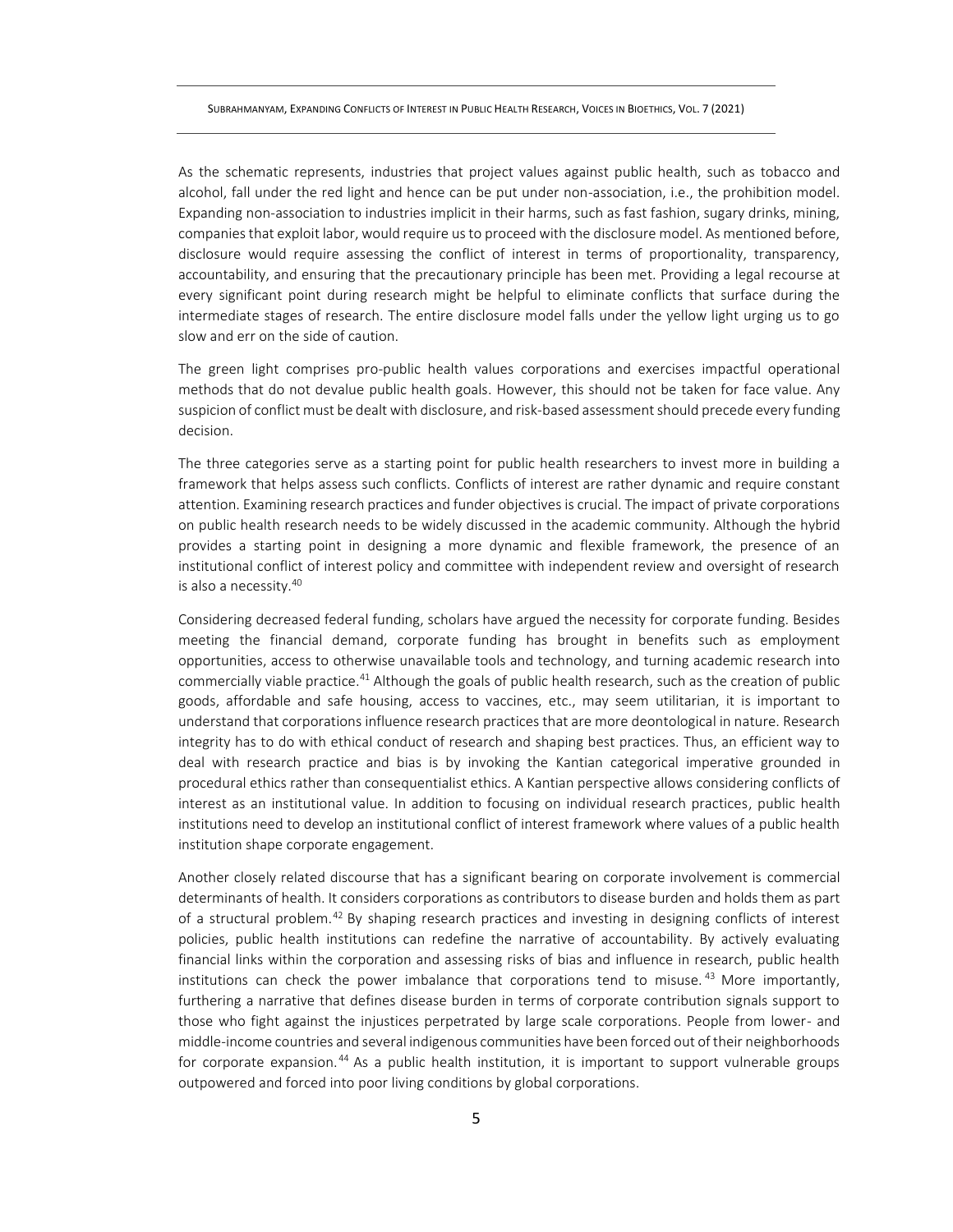## CONCLUSION

The consumption of tobacco, alcohol, polluting motor vehicles, and other products of disease-promoting corporations have presented a significant struggle in improving public health. Engaging with such corporations through corporate social responsibility ventures into highly contentious ethical territory. From a fundamental difference in the values endorsed, for-profit corporations present a conflict of interest in public health research. Public health institutions should be wary of the influence of corporate funding provided through social responsibility programs. Academic bias and the use of corporate social responsibility as a backdoor to legitimizing questionable practices are problematic. The prohibition and disclosure models independently do not perform efficiently against the dynamic nature of conflicts of interest. The hybrid model for institutional conflict-of-interest policy incorporates both the prohibition and disclosure models and allows for switching between them on a case-by-case basis. Managing corporate power requires dealing with conflict of interests broadly and as a risk-susceptibility issue rather than an occurrence issue.

<sup>3</sup> de Vries, H. (2016). Invited Commentary: Corporate Social Responsibility and Public Health: An Unwanted Marriage; Resnik, D. B. (2019). Institutional Conflicts of Interest in Academic Research. *Science and Engineering Ethics*, *25*(6), 1661-1669.

<sup>4</sup> Lee, K., & Bialous, S. A. (2006). Corporate Social Responsibility: Serious Cause for Concern. *Tobacco Control*, *15*(6), 419-419.

<sup>5</sup> Macassa, G., da Cruz Francisco, J., & McGrath, C. (2017). Corporate social responsibility and population health. *Health Science Journal*, *11*(5), 1-6.

<sup>6</sup> Harvey, C., Gordon, J., & Maclean, M. (2021). The Ethics of Entrepreneurial Philanthropy. *Journal of Business Ethics*, *171*(1), 33- 49.

<sup>7</sup> Harvey, C., Gordon, J., & Maclean, M. (2021). The Ethics of Entrepreneurial Philanthropy. *Journal of Business Ethics*, *171*(1), 33- 49.

<sup>8</sup> Resnik, D. B. (2019). Institutional Conflicts of Interest in Academic Research. *Science and Engineering Ethics*, *25*(6), 1661-1669.

<sup>9</sup> Royo Bordonada, M., & García López, F. (2018). What Is and What Is Not a Conflict of Interest in Public Health Research. *European Journal of Public Health*, *28*(suppl\_4), cky213-750.

<sup>10</sup> de Vries, H. (2016). Invited Commentary: Corporate Social Responsibility and Public Health: An Unwanted Marriage.

<sup>11</sup> Lee, K., & Bialous, S. A. (2006). Corporate Social Responsibility: Serious Cause for Concern. *Tobacco Control*, *15*(6), 419-419.

<sup>12</sup> Gupta, A., Holla, R., & Suri, S. (2015). Conflict of Interest In Public Health: Should There Be A Law To Prevent It?. *Indian J Med Ethics*, *12*(3), 172-7.

<sup>13</sup> Krimsky, S. (2013). Do Financial Conflicts of Interest Bias Research? An Inquiry into The "Funding Effect" Hypothesis. *Science, Technology, & Human Values*, *38*(4), 566-587.

 $14$  Ibid.

 $15$  Ibid.

<sup>1</sup> Denier, Y. (2008). Mind the gap! Three Approaches to Scarcity in Health Care. *Medicine, Health Care and Philosophy*, *11*(1), 73- 87.

<sup>2</sup> Gupta, A., Holla, R., & Suri, S. (2015). Conflict of Interest in Public Health: Should There be a Law to Prevent It? *Indian J Med Ethics*, *12*(3), 172-7.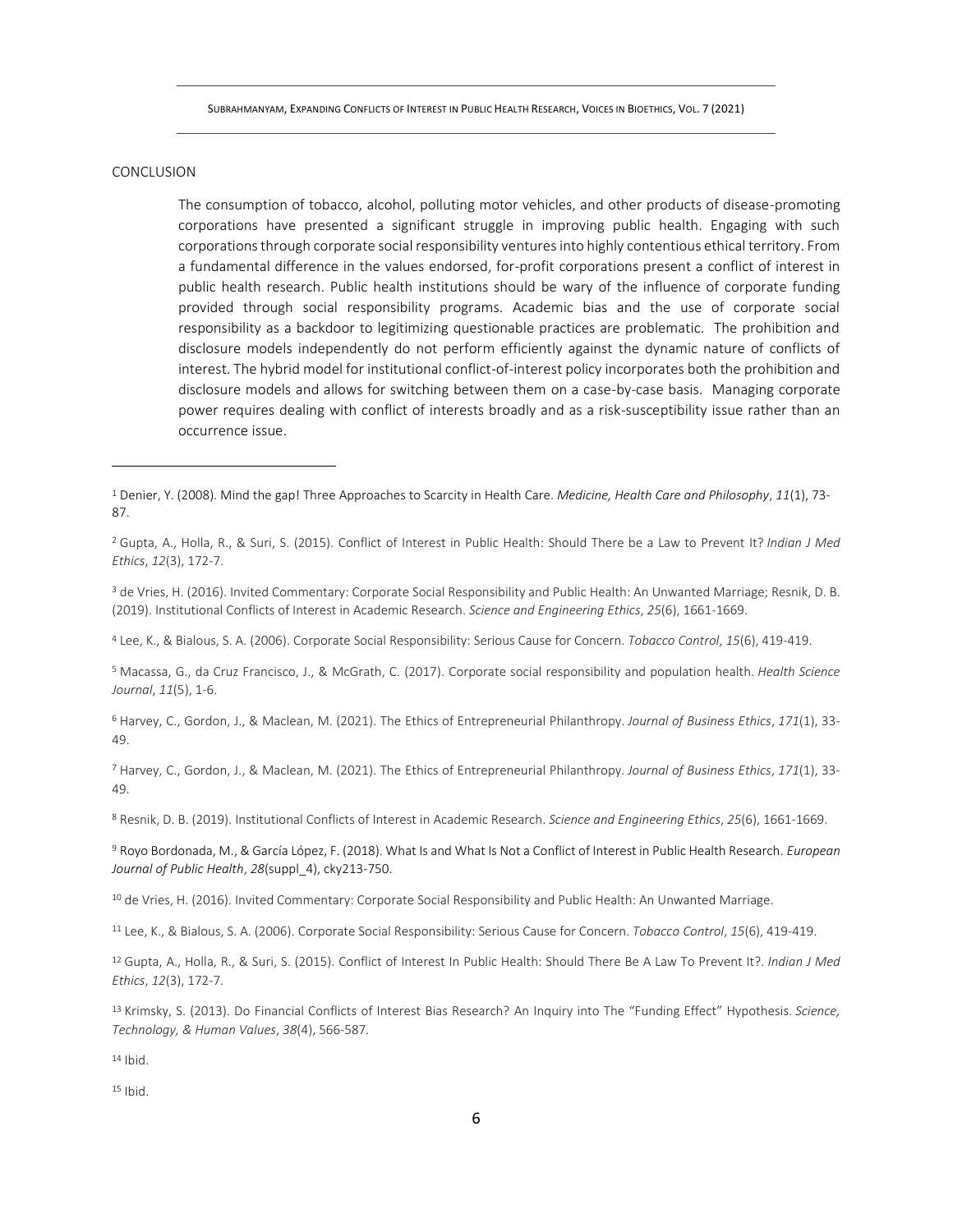<sup>16</sup> Nakkash, R. T., Mugharbil, S., Alaouié, H., & Afifi, R. A. (2017). Attitudes of Public Health Academics Toward Receiving Funds from For-Profit Corporations: A Systematic Review. *Public Health Ethics*, *10*(3), 298-303.

<sup>17</sup> Nakkash, R. T., Mugharbil, S., Alaouié, H., & Afifi, R. A. (2017). Attitudes of Public Health Academics Toward Receiving Funds From For-Profit Corporations: A Systematic Review. *Public Health Ethics*, *10*(3), 298-303. (An attempt to review the research failed as there was not data on the "*Attitudes of Public Health Academics towards receiving funds from for-profit corporations.")*

<sup>18</sup> de Vries, H. (2016). Invited Commentary: Corporate Social Responsibility and Public Health: An Unwanted Marriage.

<sup>19</sup> Yoon, S., & Lam, T. H. (2013). The illusion of Righteousness: Corporate Social Responsibility Practices Of The Alcohol Industry. *BMC Public Health*, *13*(1), 1-11.

<sup>20</sup> Gupta, A., Holla, R., & Suri, S. (2015). Conflict of interest in Public Health: Should There Be A Law To Prevent It?. *Indian J Med Ethics*, *12*(3), 172-7.

<sup>21</sup> Shamoo, A. S., & Resnik, D. B. (2015). Responsible Conduct of Research (3rd ed.). New York: Oxford University Press.

<sup>22</sup> Resnik, D. B. (2019). Institutional Conflicts of Interest in Academic Research. *Science And Engineering Ethics*, *25*(6), 1661-1669.

<sup>23</sup> Field, M. J., & Lo, B. (Eds.). (2009). Conflict of Interest in Medical Research, Education, And Practice.

<sup>24</sup> Fanelli, D. (2009). How Many Scientists Fabricate and Falsify Research? A Systematic Review and Meta-Analysis Of Survey Data. *PloS one*, *4*(5), e5738.

<sup>25</sup> Field, M. J., & Lo, B. (Eds.). (2009). Conflict of Interest in Medical Research, Education, and Practice.

<sup>26</sup> Kant, I. (2008). *Groundwork for the Metaphysics of Morals*. Yale University Press.

<sup>27</sup> Kant, I. (2008). *Groundwork for the Metaphysics of Morals*. Yale University Press.

<sup>28</sup> Field, M. J., & Lo, B. (Eds.). (2009). Conflict of Interest In Medical Research, Education, And Practice.

<sup>29</sup> IbId.

<sup>30</sup> Childress, James F., R. Gaare Bernheim, R. J. Bonnie, and A. L. Melnick. "Introduction: A Framework For Public Health Ethics." *Essentials Of Public Health Ethics* 1 (2015): 1-20.

<sup>31</sup> Fleishman, J. L. (1981). The Disclosure Model and Its Limitations. *Hastings Center Report*, 15-17.

<sup>32</sup> Ibid.

<sup>33</sup> Bick, R., Halsey, E., & Ekenga, C. C. (2018). The Global Environmental Injustice of Fast Fashion. *Environmental Health*, *17*(1), 1-4.

<sup>34</sup> Anguelov, N. (2015). *The Dirty Side of The Garment Industry: Fast Fashion and Its Negative Impact on Environment and Society*. CRC Press.

<sup>35</sup> Wicker, A. Fast Fashion Is Creating an Environmental Crisis. Newsweek. September 1, 2016; Available from: https://www.newsweek.com/2016/09/ 09/old-clothes-fashion-waste-crisis-494824.html. Accessed 13 Aug 2021

<sup>36</sup> Alabi, O. A., Ologbonjaye, K. I., Awosolu, O., & Alalade, O. E. (2019). Public and Environmental Health Effects of Plastic Wastes Disposal: A Review. *J Toxicol Risk Assess*, *5*(021), 1-13.

<sup>37</sup> Wardle, H., Reith, G., Langham, E., & Rogers, R. D. (2019). Gambling and Public Health: We Need Policy Action to Prevent Harm. *BMJ*, *365*.

<sup>38</sup> Hendryx, M. (2015). The Public Health Impacts of Surface Coal Mining. *The Extractive Industries and Society*, *2*(4), 820-826.

7 <sup>39</sup> Flynn, A., & Okuonzi, S. A. (2016). Coca-Cola's Multifaceted Threat to Global Public Health. *The Lancet*, *387*(10013), 25.